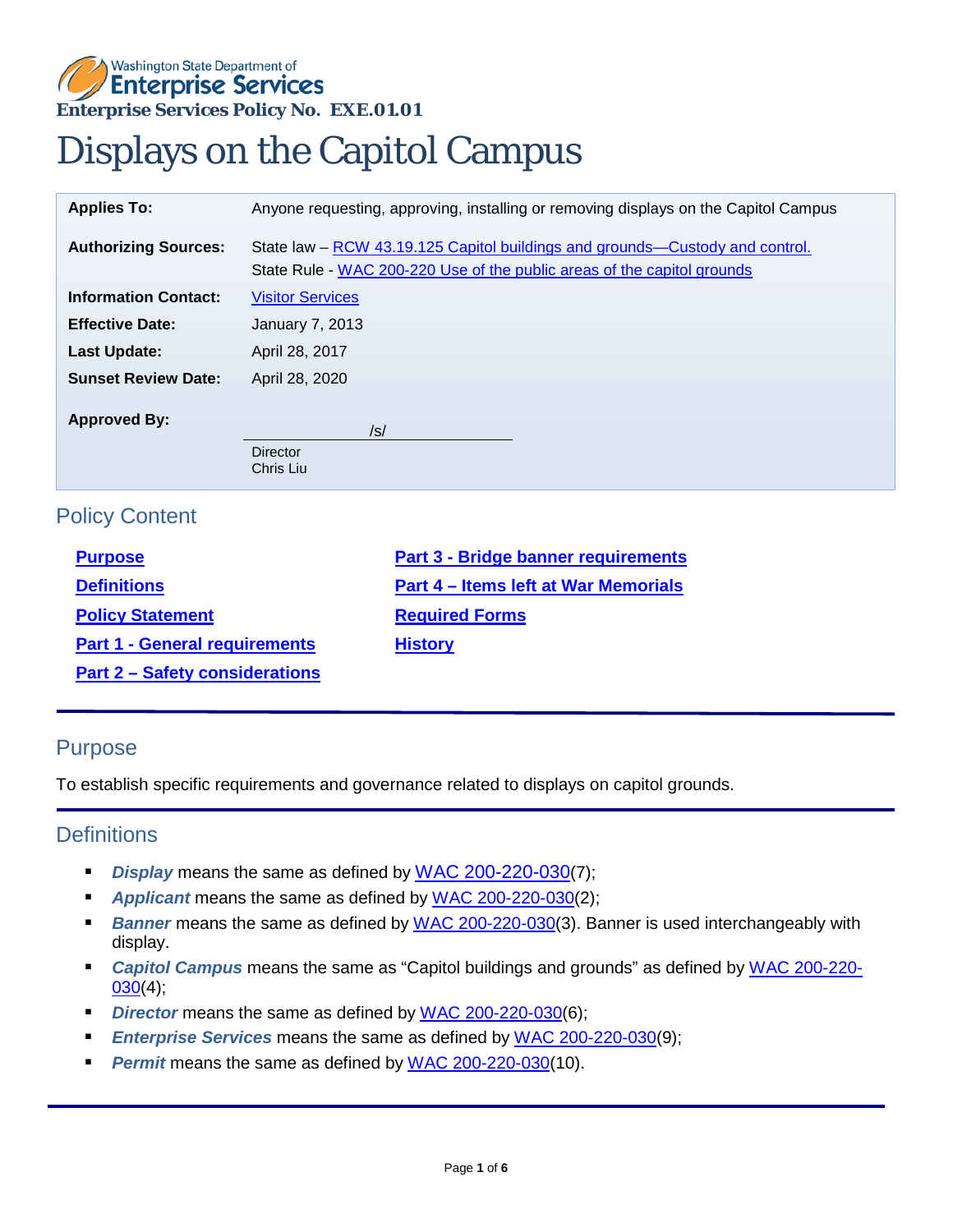# **Policy**

The Department of Enterprise Services will set restrictions when permitting the temporary placement of displays on the state capitol grounds.

This policy is used together with WAC [200-220,](http://apps.leg.wa.gov/wac/default.aspx?cite=200-220) [DES statewide requirements](http://des.wa.gov/about/laws-rules-policies) governing activities on the Capitol Campus, and all other applicable state policies, rules, and laws which are incorporated herein by reference.

Denial of a permit application may be appealed to Enterprise Services under [WAC 200-220-150](http://app.leg.wa.gov/wac/default.aspx?cite=200-220-150) and our policy governing [DES statewide requirements.](http://des.wa.gov/about/laws-rules-policies)

 such invalidity shall not affect the validity of the remaining portions of this policy, which remaining portions shall If any section, subsection, sentence, clause, phrase or other portion of this policy is, for any reason, declared invalid, in whole or in part, by any court of competent jurisdiction, such portion shall be deemed severable, and continue in full force and effect

## <span id="page-1-0"></span>**Part 1 General Requirements**

- **A. You must submit a Campus Use application and obtain a permit from State Capitol Visitor Use of the Capitol Buildings and Grounds Procedure when submitting your application. Services in order to place a display on the state capitol grounds. Follow our Permitting** 
	- 1. The Campus Use application and our Permitting Use of the Capitol Buildings and Grounds procedure are available through links located on the bottom of this policy.
	- limited to size, layout and materials. We require this information on permit applications for all activities which propose to include displays as part of the activity. 2. Your application must contain a detailed description of the requested display, including but not
	- 3. We may request additional information about the proposed display, including photos, drawings or certifications, in order to complete our approval review of your Campus Use application.

#### **B. We will apply certain time limits to your display.**

In order to accommodate and manage the many activities held on the state capitol grounds:

- 1. We will not issue you consecutive permits.
- 2. The placement of your display may not exceed 14 consecutive calendar days in duration.
- 3. We may set further limits on duration according to design, health, safety, operational and other such considerations.
- to the requirements of **Part 3** below. 4. You must remove your display at the end of the permitted timeframe unless your display is subject

#### **C. The placement of your display will depend on design, health, safety, operational, and other such considerations.**

- 1. You may request a particular site on the state capitol grounds for your display. We will not permit an activity that would conflict with the location of a previously permitted activity. We may recommend to you options for other locations in such instances.
- 2. Your display may not unreasonably obstruct safe access for people or vehicles. In order to assure safe access for people or vehicles, your display must be placed at least 25 feet apart from another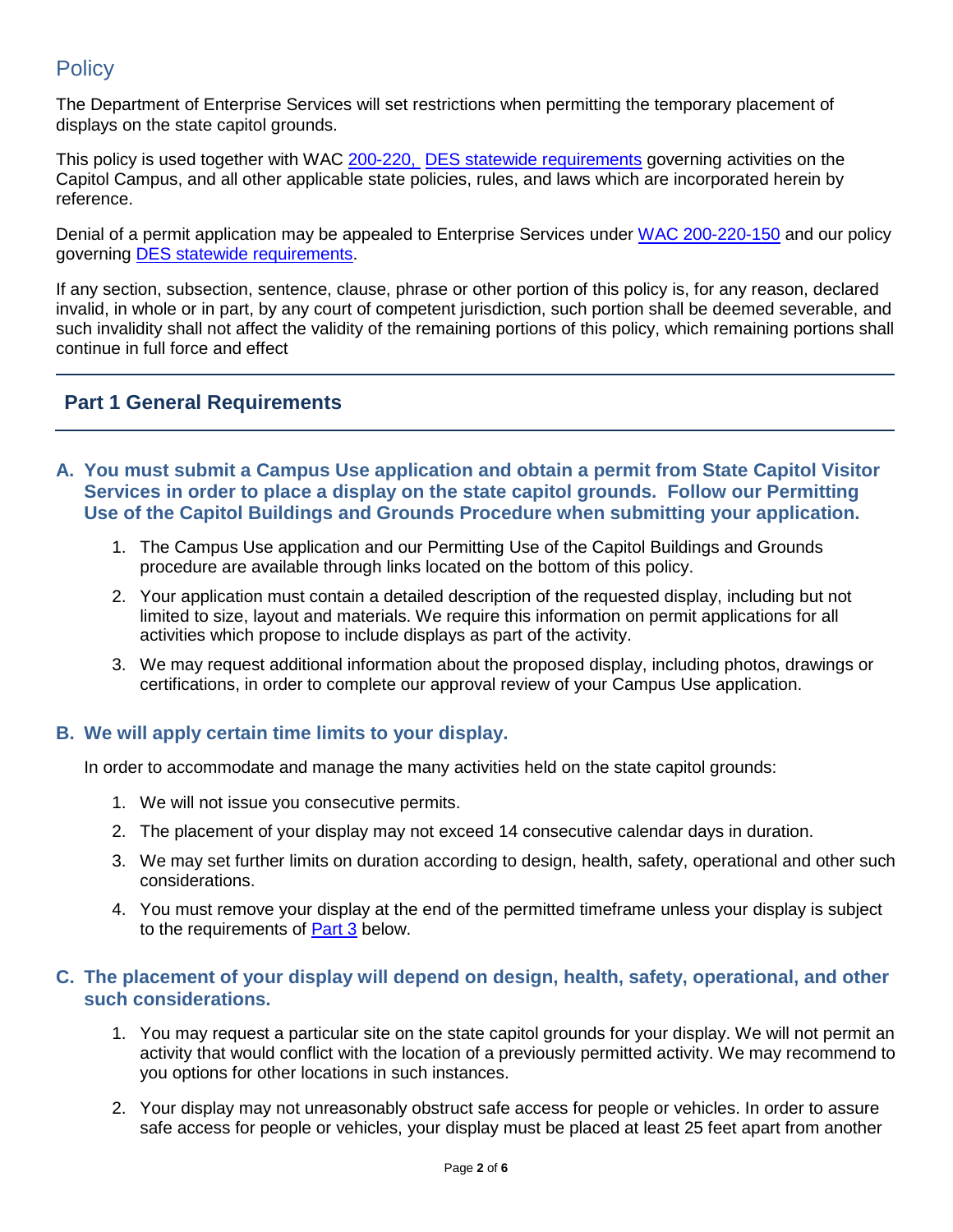display unless your display is subject to the requirements of <u>Part 3</u> below. We may set further proximity limits based on operational considerations.

3. We may designate a specific location on the capitol grounds for your display if it is associated with private or commercial sales, solicitation, or fund-raising activities.

#### **D. We will not allow certain types of activities in association with your display.**

- 1. No religious worship, exercise or instruction shall be allowed on the state capitol grounds.
- 2. Your display may not promote any political campaign.

#### **E. The state of Washington assumes no liability for loss or damage to your display or caused by your display.**

- 1. You are solely responsible for any loss or damage to your display caused by acts of nature, acts of God, vandalism or other means.
- 2. You are solely responsible for paying for any loss or damage to property or people caused by or as a result of your display.

#### **F. Payment for your permits and other charges must be received in advance of your activity.**

Upon approval of your Capitol Campus Event Request Application, we will charge you based on our published rate tables. See our Campus Use Rate Schedule for more information.

#### **G. We may cancel your permit.**

- 1. If you do not comply with the conditions of your permit, we may revoke your permit and order you to remove your display.
- 2. We may cancel your permit at any time due to unforeseen operational circumstances, including but not limited to, urgent security concerns, emergency repairs, or other necessary state government activities.
- 3. If we must remove your display due to non-compliance with the requirements of your permit, your display will be removed at your expense.
- 4. If you do not pay in advance for certain necessary services provided by us in support of your activity.

## <span id="page-2-0"></span>**Part 2 – Safety considerations**

#### **A. We will provide to state employees a workplace that is free from hazards.**

 hazard. We will consider relevant factors, including but not limited to: A hazard is recognized if it can be established that any reasonable person would have recognized the

- necessary to ensure a hazard free workplace. 1. The specifics of each display request in determining display and installation requirements
- 2. The requirements of [WAC 296-800 Safety and health core rules w](http://apps.leg.wa.gov/wac/default.aspx?cite=296-800)hen determining display and installation requirements.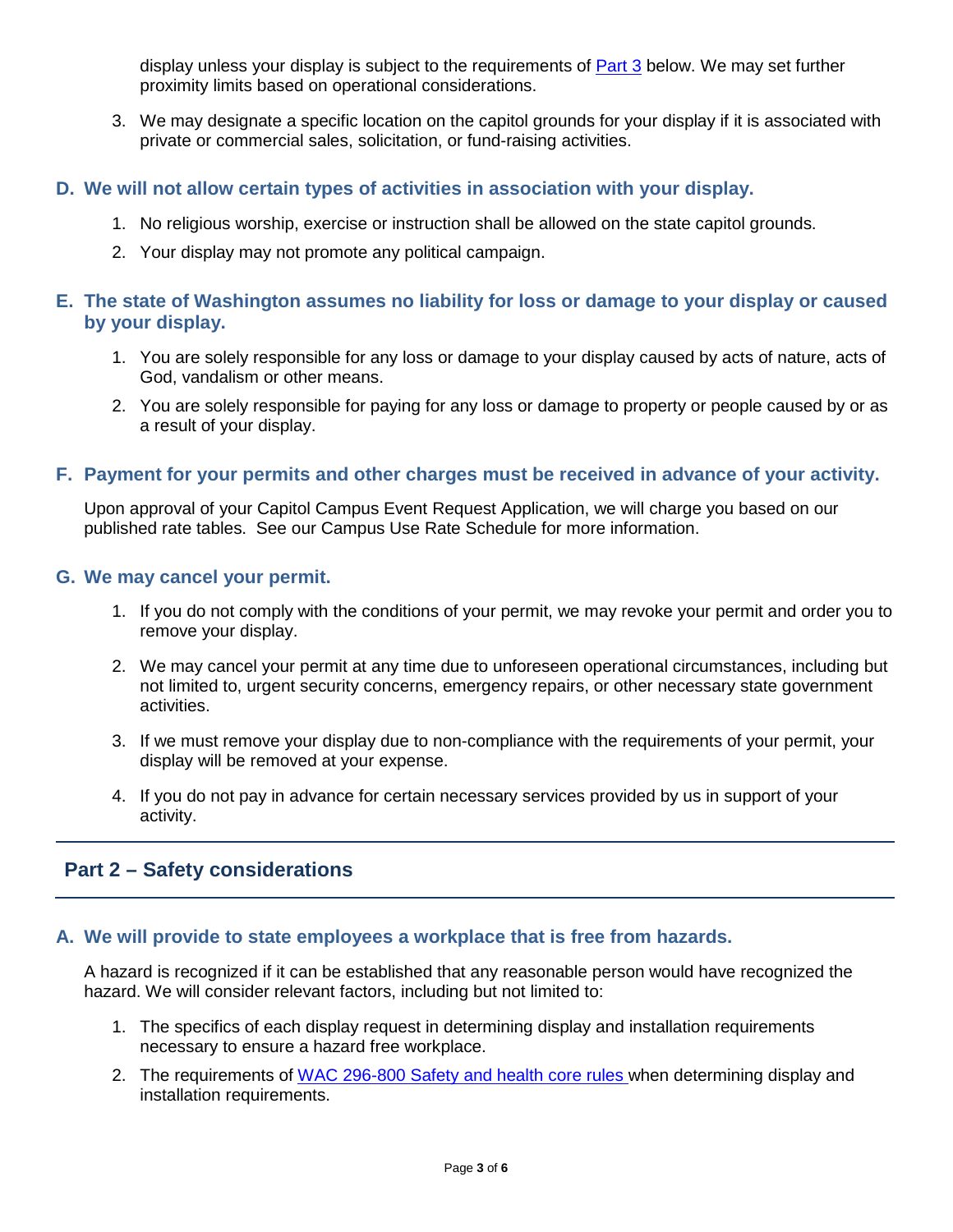### <span id="page-3-0"></span>**B. The installation of your display must meet minimum standards.**

- 1. Your display must be freestanding, not affixed to any tree, planting, or structure with the exception of the pedestrian bridge crossing Capitol Way.
- 2. Your display may not be enclosed by an awning or a tent.
- 3. Your display must include your name and a disclaimer stating that the display is not owned, maintained, promoted or supported by or associated with the state.

#### **C. Your unattended displays may not use electrical or other power sources.**

This is necessary to make sure that unforeseen hazards such as electrical shorts, electrocution, and impacts due to vandalism do not cause death or serious physical harm.

- 1. You may use power when you are attending your activity and must unplug your display if it will become unattended. Use of power is prohibited if your display is subject to the requirements of Part 3 below.
- 2. You may not use a portable generator to provide electricity to unattended displays.

#### **D. You are responsible to make sure your display is safe and free from hazards.**

Your responsibilities include but are not limited to:

- 1. Inspecting your electrical equipment to make sure there are no recognized hazards likely to cause death or serious physical harm.
- 2. Making sure that power cords do not create any tripping hazards.
- 3. Secure your display so that it will not blow or fall over or fall down during the time it is permitted to be displayed.
- 4. Bear all costs necessary to make sure that your display is safe and is free from hazards.

#### **E. We consider safety and available resources when considering your request for access to electricity for all displays and activities whether permitted or not.**

- 1. Access to electrical outlets on the state capitol grounds is limited and will be made available on a first come first serve basis.
- 2. You are responsible for paying for any electrical setup services provided by us.
- 3. If you are using a portable generator for an attended display or event, the generator may not be refilled on site as it creates an environmental hazard to the surrounding landscape

This section does not apply to **Part 3** below.

## **Part 3 Hanging banners from the 14th Street pedestrian bridge over Capitol Way**

- **A. The state-owned 14th Street pedestrian bridge crossing Capitol Way at the Capitol Campus in Olympia, Washington is a limited public forum for hanging of [banners](http://apps.leg.wa.gov/wac/default.aspx?cite=200-220-030) from the bridge railing.**
- **B. Enterprise Services intends this Part, together with this policy's supporting requirements, including but not limited to our [Bridge Banners Standards,](https://des.wa.gov/sites/default/files/public/documents/Facilities/CapitolCampus/BridgeBannerStandards.pdf) and the pedestrian bridge itself as a limited public forum to advance the following goals and objectives:**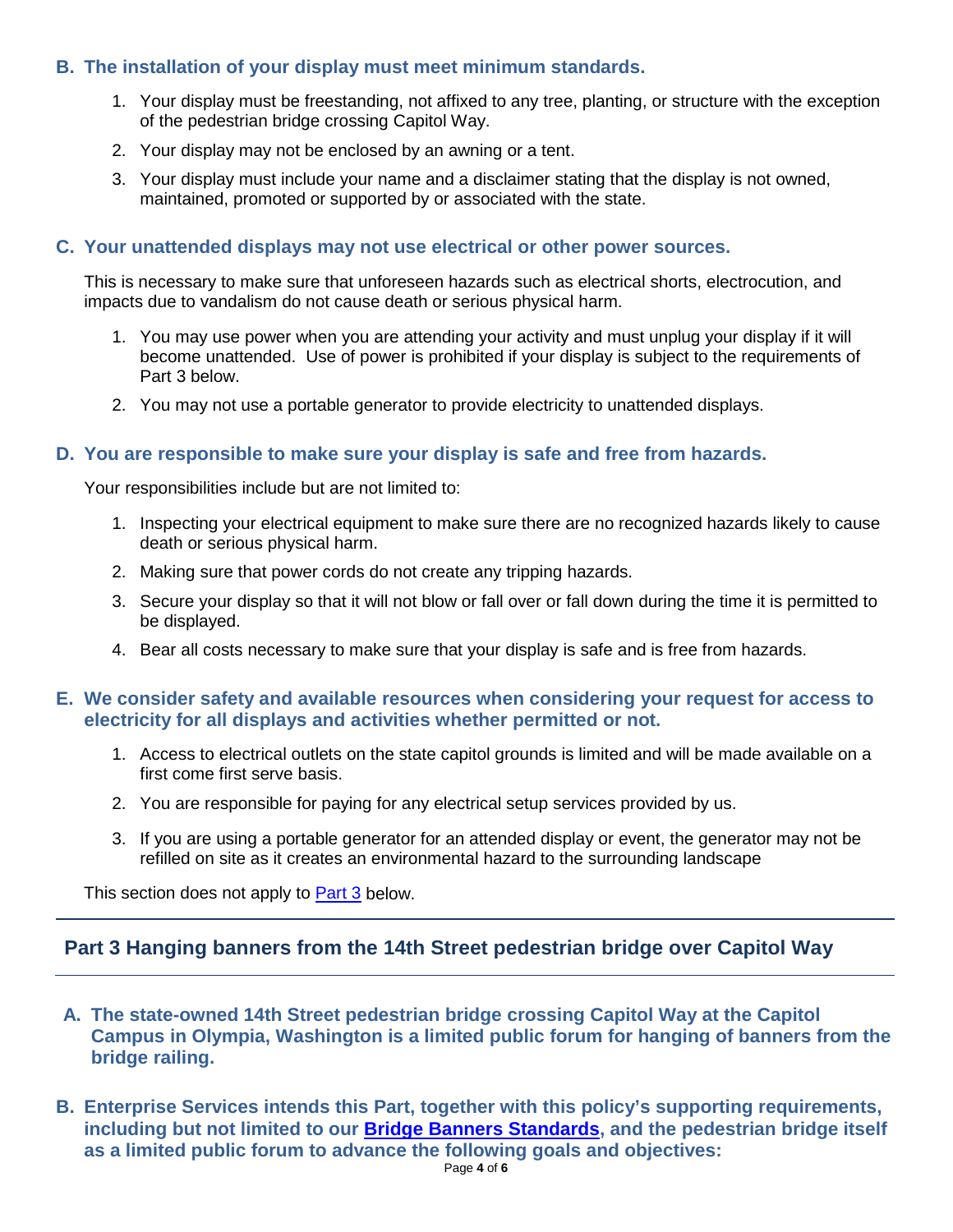- <span id="page-4-0"></span> inappropriate level of distraction to vehicle operators or compromise the flow of traffic; Maintain a safe travel corridor for vehicles and pedestrians on Capitol Way and not cause an
- Ensure the banners are securely hung to minimize risk to vehicle and pedestrian safety;
- obstruction of the bridge or allow activities that impair access or safety, including but not limited to Maintain the safe and convenient use of the pedestrian bridge for pedestrian traffic and not cause confrontation, vandalism, or discharge of objects from the bridge;
- serves the needs of state government and the public where public access and use is allowed; **Exercise custody and control of the Capitol Campus in a manner that most effectively and efficiently**
- Minimize the costs and diversion of the resources that may arise from disputes or litigation over banner content;
- **Provide clear and consistent information on which categories of banners are permitted and** prohibited in this limited public forum;
- Avoid identification of [Enterprise Services](http://apps.leg.wa.gov/wac/default.aspx?cite=200-220-030) or the state with endorsing or appearing to endorse banners hung on the pedestrian walking bridge for other entities or persons, unless the identification or endorsement is specifically authorized by Enterprise Services or the state;
- **Avoid the perceived endorsement by the state of a banner sponsor or of an activity promoted by a** banner hung from the pedestrian walking bridge, unless the identification or endorsement is specifically authorized by Enterprise Services or the state.
- reviewing review bridge banner permit applications. **C. [Enterprise Services](http://apps.leg.wa.gov/wac/default.aspx?cite=200-220-030) will apply a uniform, reasonable, and viewpoint-neutral process when**
- **D. Since the pedestrian bridge is a limited public forum, Enterprise Services will only accept banners that comply with the permitted and prohibited categories listed under our [Bridge](https://des.wa.gov/sites/default/files/public/documents/Facilities/CapitolCampus/BridgeBannerStandards.pdf)  [Banners Standards.](https://des.wa.gov/sites/default/files/public/documents/Facilities/CapitolCampus/BridgeBannerStandards.pdf)**
- **E. Enterprise Services will only accept a banner for display on the pedestrian bridge railing if the banner falls within one or more of the permitted categories listed in our Standards for Bridge Banners.**
- **if it falls within one or more of the prohibited categories listed in our Standards for Bridge F. Enterprise Services will not accept any banner for display on the pedestrian bridge railing Banners.**

## **Part 4 – Unattended displays at War Memorials**

 **to, US flags, personal notes, mementos, wreaths or floral bouquets. These items are not A. You may leave at the War Memorials small unattended artifacts, including but not limited considered displays or exhibits for the purpose of** [WAC 200-220 Use of the public areas of](http://apps.leg.wa.gov/wac/default.aspx?cite=200-220)  [the capitol buildings and grounds.](http://apps.leg.wa.gov/wac/default.aspx?cite=200-220)

 environment created by the memorials can also be very personal in nature, for many visitors with direct ties While our commemorative works express and honor shared values and ideals, the commemorative to the subject event or the individuals who experienced it.

This is an intended feature of the design of these installations.